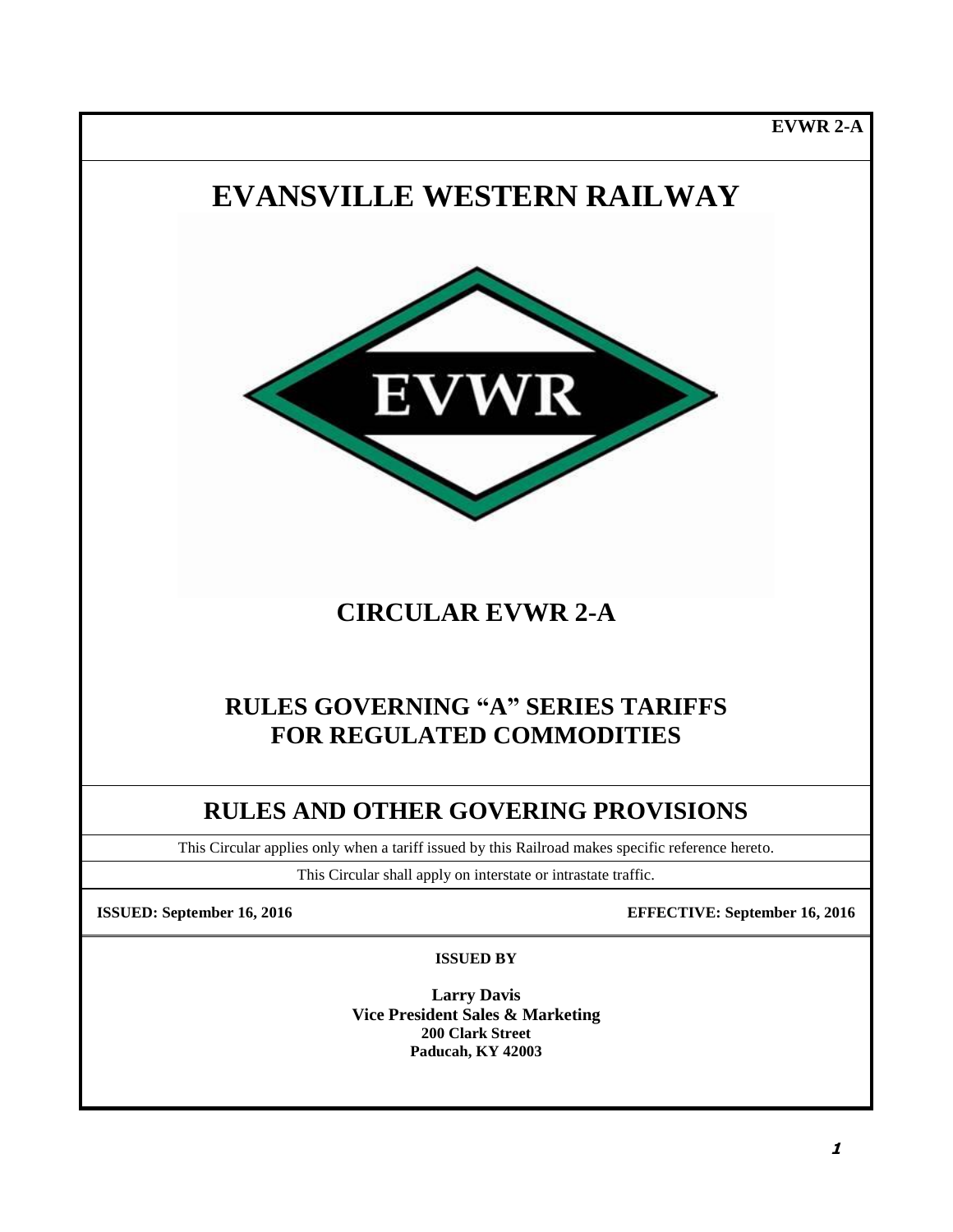| RAILCARS TRANSPORTING HAZARDOUS CHEMICALS - ITEM 13  6 |  |
|--------------------------------------------------------|--|
|                                                        |  |
|                                                        |  |
|                                                        |  |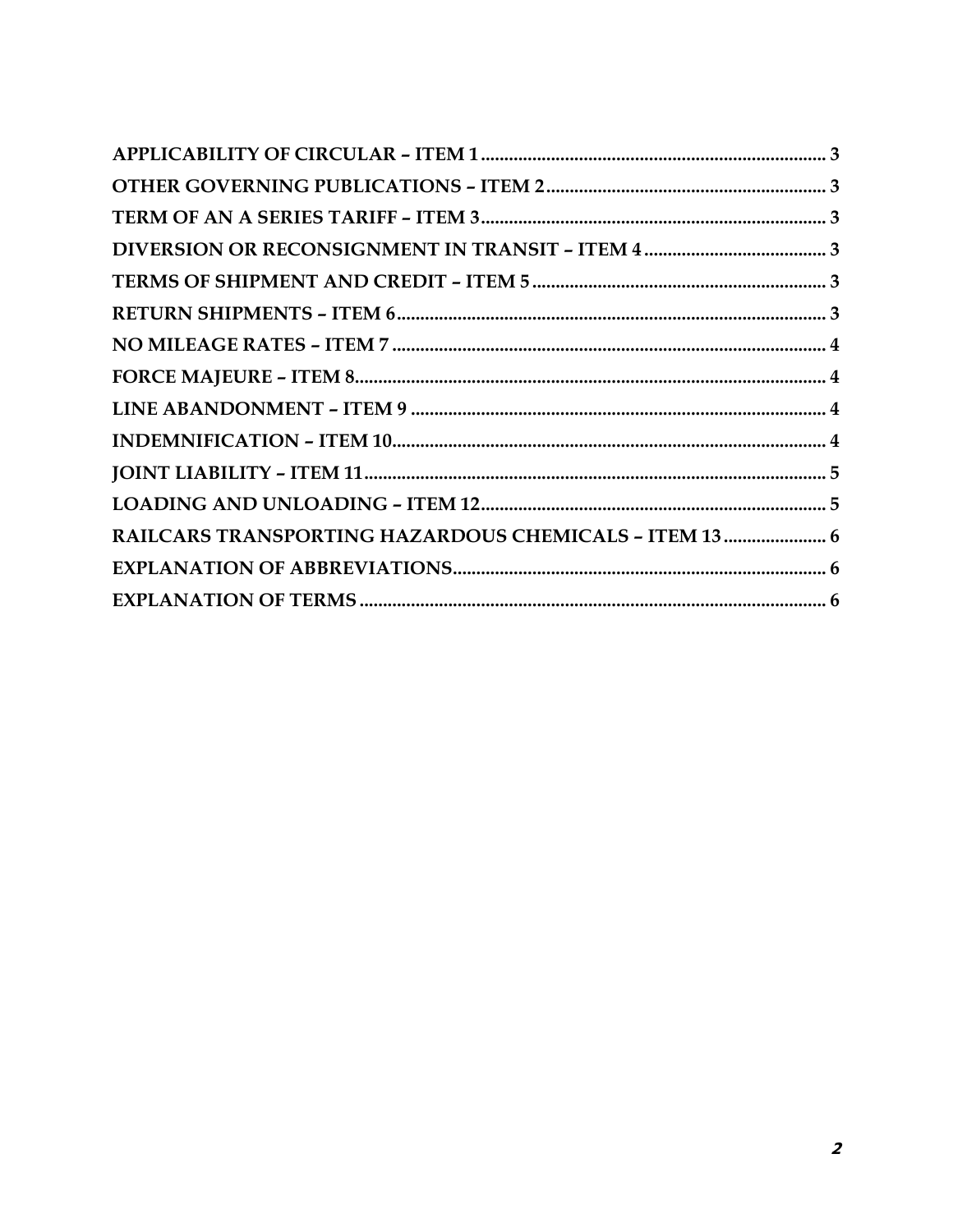# <span id="page-2-0"></span>*Applicability of Circular – Item 1*

The provisions and rules of this Circular are incorporated by reference into all A Series tariffs published by EVWR that reference this Circular, except to the extent that any A Series tariff specifically excludes such any such provision(s).

#### <span id="page-2-1"></span>*Other Governing Publications – Item 2*

In addition to the provisions set forth herein, provisions contained in the following publications also apply:

- UFC 6000-Series-Uniform Freight Classification Tariff with the exception of Rules 24 or 29 contained therein.
- STCC 6001-Series-Standard Transportation Commodity Code Tariff.
- OPSL 6000-Series-Official Railroad Station List Tariff.
- BOE 6000-Series-Bureau of Explosives Tariff
- EVWR 4000-Series-Unit Trains of Coal/Coke
- EVWR 5000 Series-Unit Trains Other than Coal/Coke
- EVWR 8001-Series-EVWR General Rules, Switching and Miscellaneous Charges Tariff.
- EVWR 8500-Series-Fuel Surcharge
- EVWR 9000-Series-EVWR Demurrage and Storage Rules Tariff.

## <span id="page-2-2"></span>*Term of an A Series Tariff – Item 3*

Tariffs shall become effective and expire on the dates specified therein, however any Railroad which is a party to a specific tariff shall have the unilateral right to withdraw from such tariffs upon 20 days written notice to the Customer. Tariffs generally have a fixed term length, however, tariffs are subject to change upon notice, provided that the price does not increase. Changes involving a price increase require not less than 20 days written notice to the Customer. Notices will be provided via US Mail, facsimile, or electronic mail.

#### <span id="page-2-3"></span>*Diversion or Reconsignment in Transit – Item 4*

If a shipment is diverted or reconsigned in transit while on the tracks of the EVWR, the provisions of EVWR Tariff EVWR 8001-Series shall apply. If a shipment is diverted or reconsigned while on the track of one of the other Railroads who participate in a joint line tariff, provisions published for their individual accounts, as the case may be, will apply.

### <span id="page-2-4"></span>*Terms of Shipment and Credit – Item 5*

Shipments may be shipped prepaid or collect. When EVWR is the billing carrier, credit terms are as set forth in EVWR Circular 5, Credit and Collection Terms.

#### <span id="page-2-5"></span>*Return Shipments – Item 6*

Should a shipment arrive at a destination and be rejected and not unloaded or partially unloaded, Customer may return the shipment to Origin, via the reverse of the inbound route,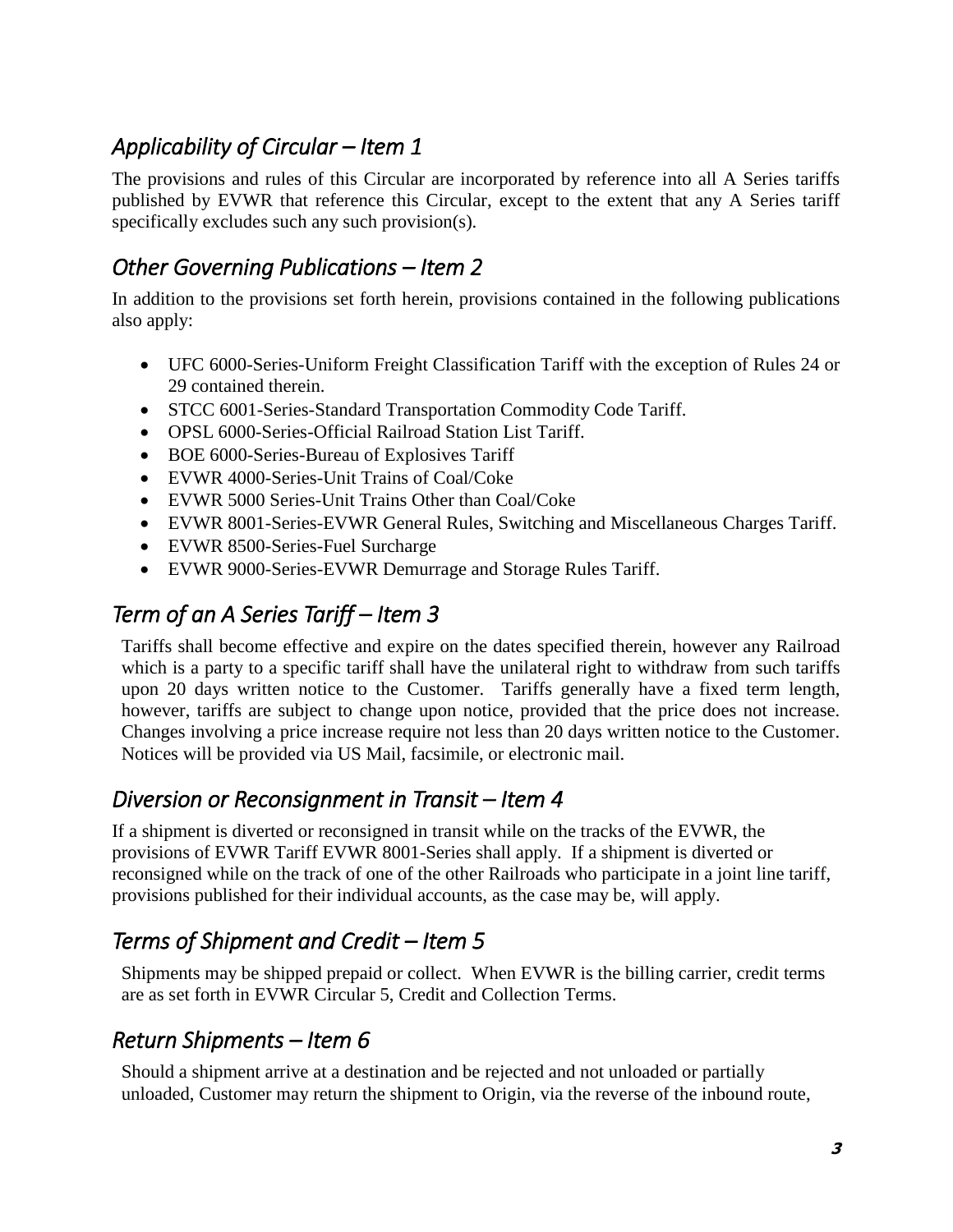and Railroads shall assess the rate which was applicable to the inbound shipment, but at the level in effect on the date shipment is tendered for return movement.

# <span id="page-3-0"></span>*No Mileage Rates – Item 7*

If a tariff provides for No Mileage Rates applicable in privately-owned or leased equipment, then the Customer agrees to indemnify Railroads for any and all claims received from a car owner for mileage allowance.

# <span id="page-3-1"></span>*Force Majeure – Item 8*

In the event any party cannot perform due to or as a result of the following causes: Acts of God, including, but not limited to flood, storm, earthquake, hurricane, tornado, or other severe weather or climatic conditions; acts of public enemy, war, blockade, insurrection, derailment, vandalism, sabotage, fire, accident, wreck, washout or explosion; labor strike or interference, lockout or labor dispute, shortage of diesel fuel, embargo or AAR service order or governmental law, orders or regulation, or breakage of machinery; and/or any like causes beyond the reasonable control of Customer or Railroad, the parties' obligations shall be suspended to the extent made necessary by the Force Majeure event at the affected origin(s) and/or destination(s) during any such disability period insofar as it applies to the affected location(s). Suspension shall not result in extension of the term of the tariff governing shipment(s) subject to the Force Majeure. The party claiming the Force Majeure shall take all reasonable steps to remove the Force Majeure event, and shall promptly notify the other party(ies) within a period of five (5) days, excluding weekends and holidays when it learns of the existence of a Force Majeure condition and will similarly notify the other party(ies) within a period of five (5) days, excluding weekends and holidays, when the Force Majeure is terminated.

### <span id="page-3-2"></span>*Line Abandonment – Item 9*

The publication of tariffs in no way obligates the Railroad to continue ownership, maintenance (including weight standards) or operations of any rail lines. Railroad will not be liable for any increased transportation costs or consequential damages that may result from such discontinuation.

### <span id="page-3-3"></span>*Indemnification – Item 10*

Upon delivery to and acceptance by Customer of the commodity transported under a subject tariff, Railroad and Railroad's affiliated companies, partners, successors, assigns, legal representatives, officers, directors, shareholders, employees, and agents (collectively 'Indemnitees') shall be relieved from any further obligation with regard to the disposition of the Commodity. Customer hereby agrees to release, defend, indemnify, and hold Railroad harmless for, from and against any and all losses, damages (including special, incidental, and consequential damages), suits, liabilities, fines, penalties, costs, causes of action, demands, judgments and expenses (including without limitation, court costs, attorneys' fees, and costs of investigation, removal and remediation and government oversight costs) environmental or otherwise (collectively 'Liabilities') of any nature, kind or description of any person or entity directly or indirectly arising out of, resulting from or related to (in whole or in part) the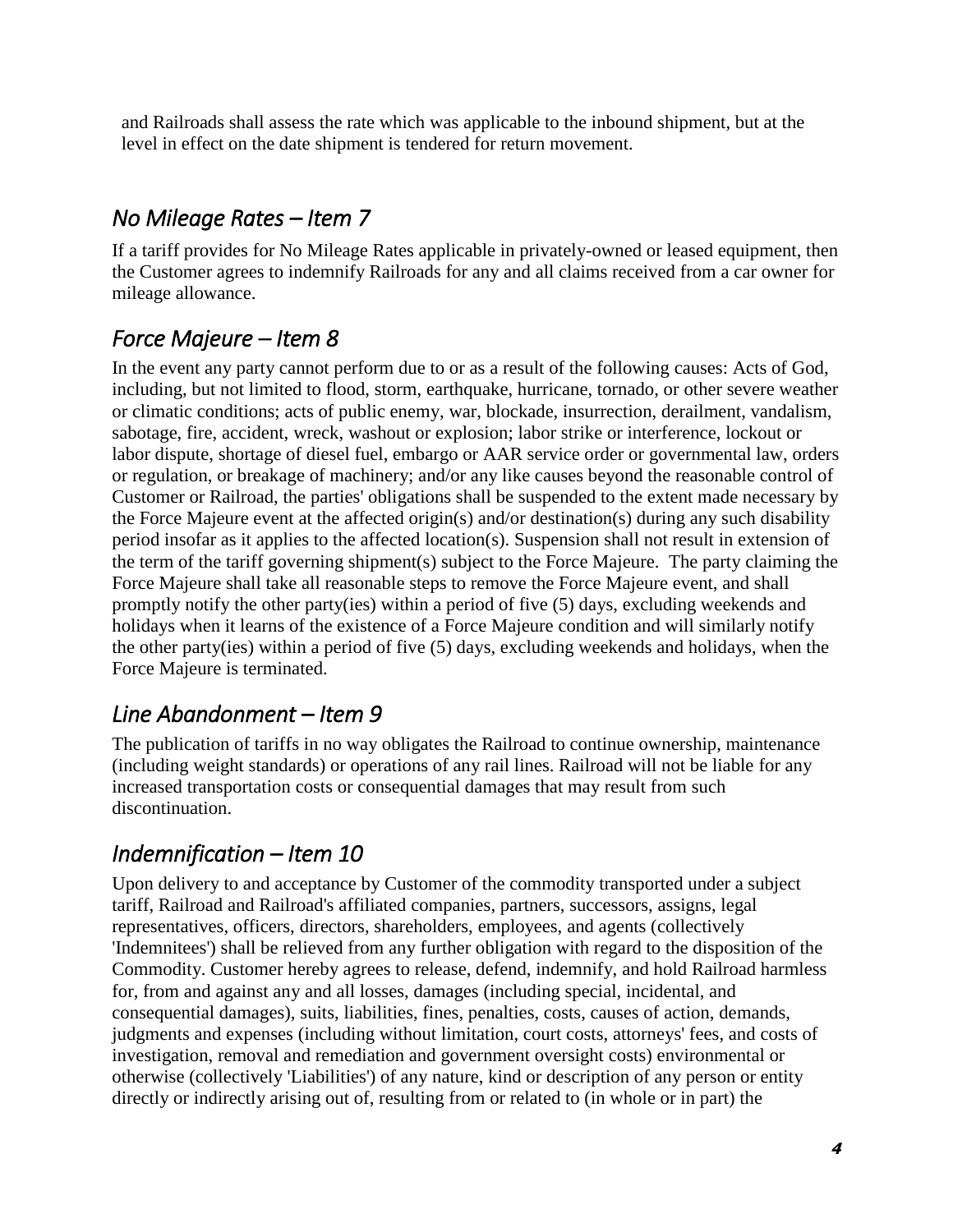disposition of the Commodity, or the work performed by customer or a licensed EPA cleanupdisposal operator designated by Customer including but not limited to, damages caused by sudden pollution. Customer shall, at the sole option of Railroad, defend the Indemnitees at Customer's sole expense in any claim involving the same. The foregoing indemnification and hold harmless provision shall not apply to any Liabilities wholly caused by the sole negligence of any Indemnitee.

Each railroad party to a tariff represents and warrants that it is and will maintain the ability to be financially responsible for general liability (including contractual liability) insurance of not less than ten million dollars combined single incident limit for bodily injury and property damage. Customer agrees to keep in force general liability (including contractual liability) insurance of not less than ten million dollars combined single incident limit for bodily injury and property damage. Certification of insurance will be furnished by Customer to Railroad(s) party to tariffs referencing this Circular.

### <span id="page-4-0"></span>*Joint Liability – Item 11*

Each party shall indemnify ('Indemnifying Party') and hold harmless the other party for all judgments, awards, claims, demands, and expenses, including without limitation, attorneys' fees, environmental damage, hazardous materials damage, fines or penalties, for injury or death to all persons, including Railroad's and Customer's officers and employees, and for loss and damage to property belonging to any person whomsoever ('Loss or Damage'), arising during the transportation of the commodity, but only to the extent the Indemnifying Party's negligence causes or contributes to any such Loss or Damage. In the event the proximate cause of such Loss or Damage cannot be determined, any liability for such Loss or Damage shall be shared equally between Railroad and Customer.

# <span id="page-4-1"></span>*Loading and Unloading – Item 12*

Customer shall have the sole responsibility, at its sole expense, for properly packaging, labeling, marking, blocking, bracing, placarding, loading and unloading the commodity into or out of equipment to be transported. Customer shall comply with the loading rules of the Association of American Railroads and applicable federal, state and local loading rules as well as applicable federal, state and local requirements regarding the handling of the commodity. Customer shall further be responsible for insuring that the load limits of any equipment used for transporting the commodity are not exceeded. In the event it is discovered that equipment has been overloaded, Railroad may set out such equipment at a location convenient to Railroad and shall notify Customer by telephone, confirmed in writing, of the location of the overloaded equipment. Railroad may then either (1) contact customer in which event Customer shall have twenty-four (24) hours to remove excess weight; or (2) move the overloaded equipment to a location suitable for removal of the excess weight that meets with all federal, state and local requirements. In any event, Customer shall be responsible for performing and bearing all costs for movement of the overloaded railcar and removal of excess weight. Railroad will move the affected equipment to destination in such manner and time as is practicable after Railroad receives notice from customer that excess weight has been removed.